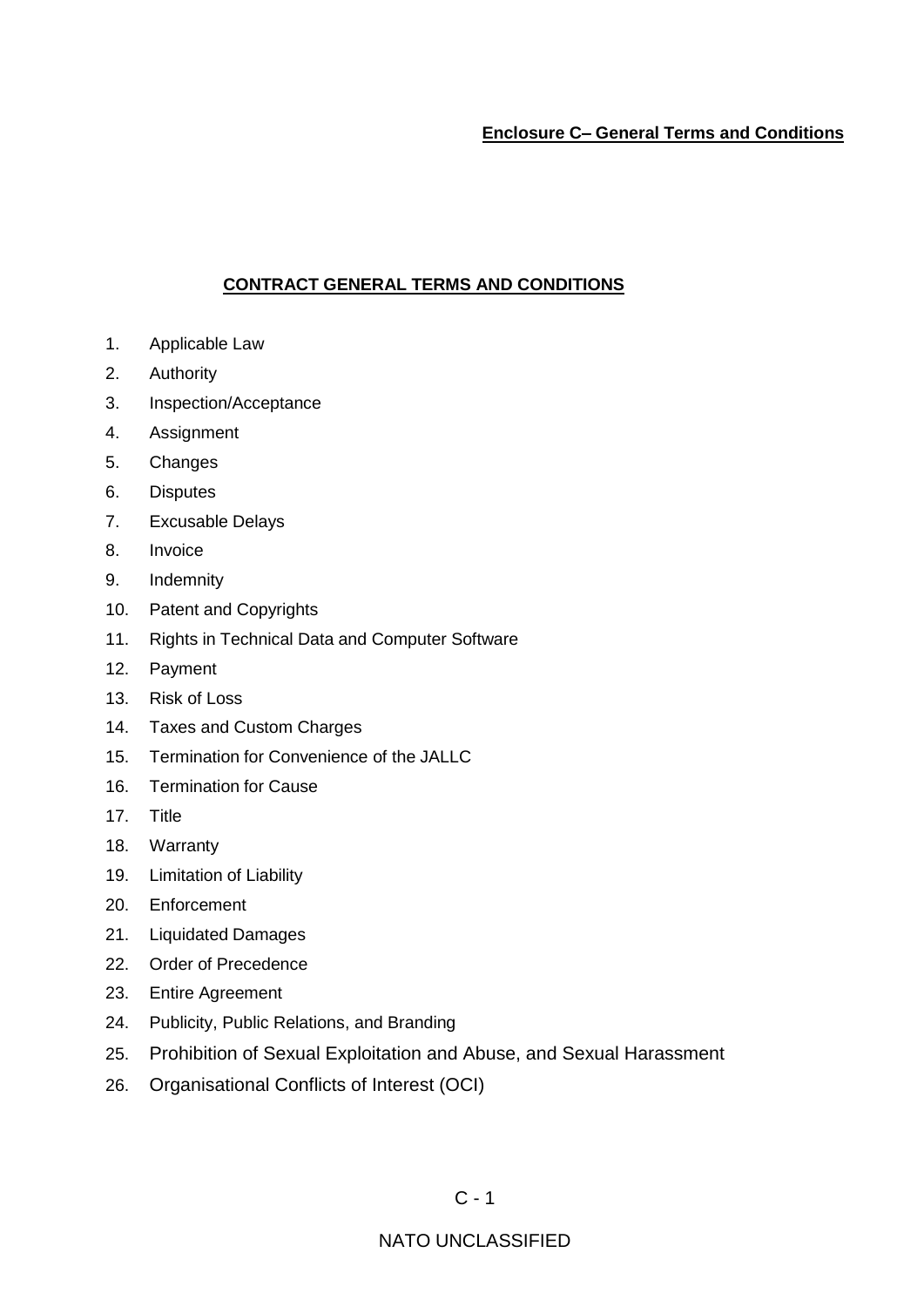# **1. APPLICABLE LAW**

Except as otherwise provided in this contract, this contract shall be governed, interpreted and construed in accordance with the laws of Republic of Portugal. When performing at NATO Installations the Contractor and his personnel shall comply with all applicable laws of the host nation and all relevant official NATO and local installation Directives. Failure to comply with the terms of this contract, the Republic of Portugal, and regulations may lead to Termination for Default.

# **2. AUTHORITY**

The Contracting Officer has the authority to enter into, administer, or terminate contracts and make related determinations and findings. The Contracting Officer may bind the legal entity of ACT HQs to the extent of the authority delegated by his/her warrant. Any modifications, including changes, additions or deletions and instructions under this contract shall not be binding unless issued in writing by the Contracting Officer.

# **3. INSPECTION/ACCEPTANCE**

The Contractor shall only tender for acceptance supplies and services ("items") that conform to the contract requirements. The JALLC reserves the right to inspect or test any supplies or services that have been tendered for acceptance. The JALLC may require repair or replacement of nonconforming supplies or re-performance of nonconforming services at no increase in contract price. The JALLC must exercise its post-acceptance rights (1) within a reasonable time after the defect was discovered or should have been discovered, and (2) before any substantial change occurs in the condition of the item, unless the change is due to the defect in the item.

# **4. ASSIGNMENT**

This agreement is not assignable by the Contractor either in whole or in part.

# **5. CHANGES**

Changes in the terms and conditions of this contract may be made only by written agreement of the parties.

# **6. DISPUTES.**

All disputes arising out of the performance of this contract will be resolved through amicable settlement between the Contracting Officer and the Contractor. Except as otherwise provided in this contract, any dispute arising under this contract which is not disposed of by agreement shall be decided by the Contracting Officer, who shall reduce his decision to writing and mail or otherwise furnish a copy thereof to the Contractor. Written Decisions shall include a description of the claim or dispute, reference to the pertinent contract terms, statement regarding factual areas of agreement and disagreement, and statement of the Contracting Officer's decision, with supporting rationale. The decision of the Contracting Officer shall be final and conclusive unless, within thirty (30) days from the date of receipt of such copy, the Contractor mails or otherwise furnishes to the Contracting Officer a written decision to open arbitration proceedings. All contractors should note that before opening arbitration proceedings all disputed decisions shall be appealed to the ACT (via ACT FC). Once this final appeal is placed arbitration proceedings may occur. The costs arising out of the arbitration will be proportionally apportioned between parties. Pending final decision of a dispute, the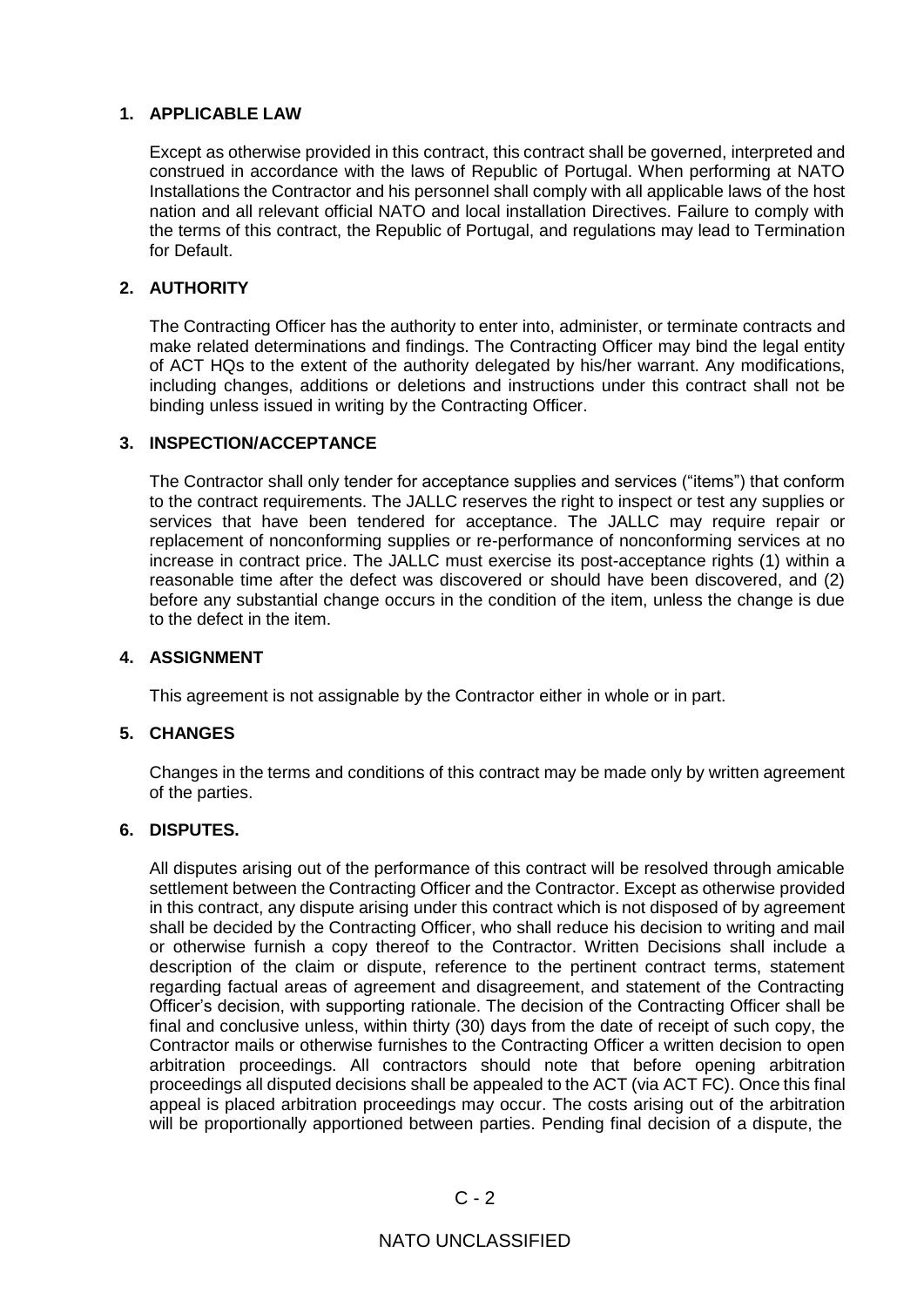Contractor shall proceed diligently with the performance of this contract, unless otherwise authorized by the Purchasing and Contracting Officer. By accepting this contract the Contractor agrees to use arbitration as the final option to settle all claims and forego any and all judicial reviews.

Binding Arbitration shall be the means of settling a dispute if a resolution cannot be reached between the Contracting Officer and Contractor. The rules for Binding Arbitration, with regards to this requirement, are based off of the International Chamber of Commerce Publication Number 808, "Rules of Arbitration", dated October 2004. This clause merely supplements and informs the Contractor of the method used for Arbitration. All specificationsin the "Rules of Arbitration" take precedence. However, it should be noted that the sub-bulletsbelow  $(i. - iv.)$ are several key factors of worth with regards to the Arbitration process.

- a. The party instituting the arbitration proceedings shall advise the other party by registered letter, with official notice of delivery, of its desire to have recourse to arbitration.
- b. Within thirty days from the date of the receipt of this letter, each party shall appoint an arbitrator (or panel of arbitrators), who will have to be of a nationality of one of the member States of NATO. These arbitrators in turn shall jointly appoint a chief arbitrator for the following proceedings.
- c. The decision of the arbitrator shall be final and there shall be no right of appeal or recourse of any kind.
- d. The costs arising out of the arbitration will be proportionally apportioned between the parties.

Additional information on the specific Articles for the Arbitration process can be seen via the International Chamber of Commerce website: [www.iccwbo.org](http://www.iccwbo.org/).

# **7. EXCUSABLE DELAYS**

The Contractor shall be liable for default unless non-performance is caused by an occurrence beyond the reasonable control of the Contractor and without its fault or negligence such as, acts of God or the public enemy, acts of the JALLC in either its sovereign or contractual capacity, fires, floods, epidemics, quarantine restrictions, strikes, unusually severe weather, and delays of common carriers. The Contractor shall notify the contracting Officer in writing as soon as is reasonably possible after the commencement of any excusable delay, setting forth the full particulars in connection therewith, shall remedy such occurrence with all reasonable dispatch, and shall promptly give written notice to the Contracting Officer of the cessation of such occurrence.

# **8. INVOICE**

The contractor shall submit an original invoice and three (3) copies (or electronic invoice, if authorized) to the address designated in the contract to received invoices. An invoice must include: 1) Name and address of the Contractor; 2) Invoice date; 3) Purchase Order number and Purchase Order line item number; 4) Description, quantity, unit of measure, unit price and extended price of the items delivered; 5) Shipping number and date of shipment including the bill of lading number and weight of shipment if shipped on a bill of lading; 6) Terms of any prompt payment discount offered; 7) Name and address of official to whom payment is to be sent: and 8) Name, title, and phone number of person to be notified in event of defective invoice.

# **9. INDEMNITY**

The contractor shall indemnify the JALLC and its officers, employees and agents against liability, including costs for actual or alleged direct or contributory infringement of or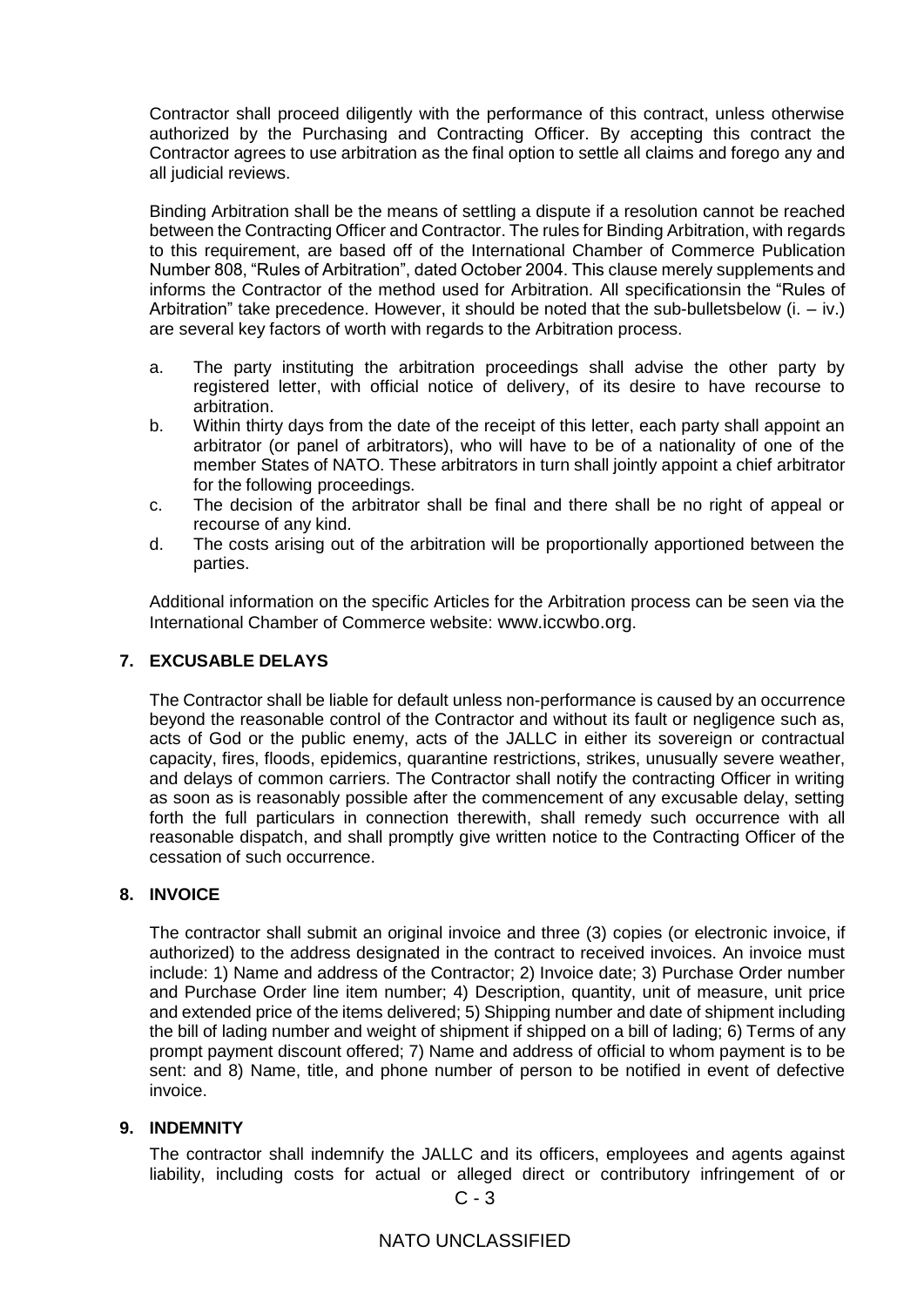inducement to infringe, any patent, trademark, copyright, or other intellectual property right, arising out of the performance of this contract, provided the Contractor is reasonably notified of such claims and proceedings.

# **10. PATENTS AND COPYRIGHTS**

According to arrangements made by some NATO countries, certain patents and copyrights may be utilized by member nations of NATO and by NATO Organizations free of charge. For reference purposes, Contractor will provide to the JALLC, to the best of knowledge, a list of such patents and/or copyrights associated with any hardware/software to be provided under this contract. Patents/copyrights listed shall be annotated as to whether or not any royalty costs for their use have been included in or excluded from Contractor's corresponding price quotation.

# **11. RIGHTS IN TECHNICAL DATA AND COMPUTER SOFTWARE**

These rights for technical data and software supplied and installed within the scope of the contract are required: (1) unlimited rights for all technical data and software, including related documentation, developed for this contract, (2) limited rights for all other deliverables, in accordance with commercial practices for off-the-shelf deliverables and proprietary products. Contractor shall provide separate listings delineating the technical data and computer software for which limited and unlimited rights are conveyed in accordance with the above stated requirements, and Contractor represents that it has included in its proposal prices for all license fees, royalties and all other fees in order to provide these rights. All written material (reports, studies, presentation materials, etc.) that is produced as a result of this contract will be the sole and exclusive property of the JALLC free from any claim(s) or retention rights thereto on the part of the Contractor. The JALLC has the exclusive rights to use this material as it deems fit.

# **12. PAYMENT**

Payment shall be made for items accepted by the JALLC that have been delivered to the delivery destinations set forth in this contract. Payments under this contract may be made by the JALLC either by check or electronic funds transfer payments and shall submit this designation to the contracting officer as directed.

In the event the Contractor, during the performance of this contract, elects to designate a different financial institution for receipt of any payment made using electronic funds transfer procedures, notification of such change and the required information must be obtained by the JALLC thirty (30) days prior to the date such change is to become effective. The documents furnishing the information required in this clause must be dated and contain the signature, title, and telephone number of the Contractor official authorized to provide it, as well as the Contractor's name and Purchase Order number. Contractor failure to properly designate a financial institution or to provide appropriate payee bank account information may delay payments of amounts otherwise properly due.

Discount time will be computed from date of delivery at place of acceptance or from receipt of correct invoice at the office specified by the JALLC, whichever is later. For the purpose of computing the discount earned, payment shall be considered to have been made on the date which appears on the payment check or the specified payment date if an electronic funds transfer payment is made.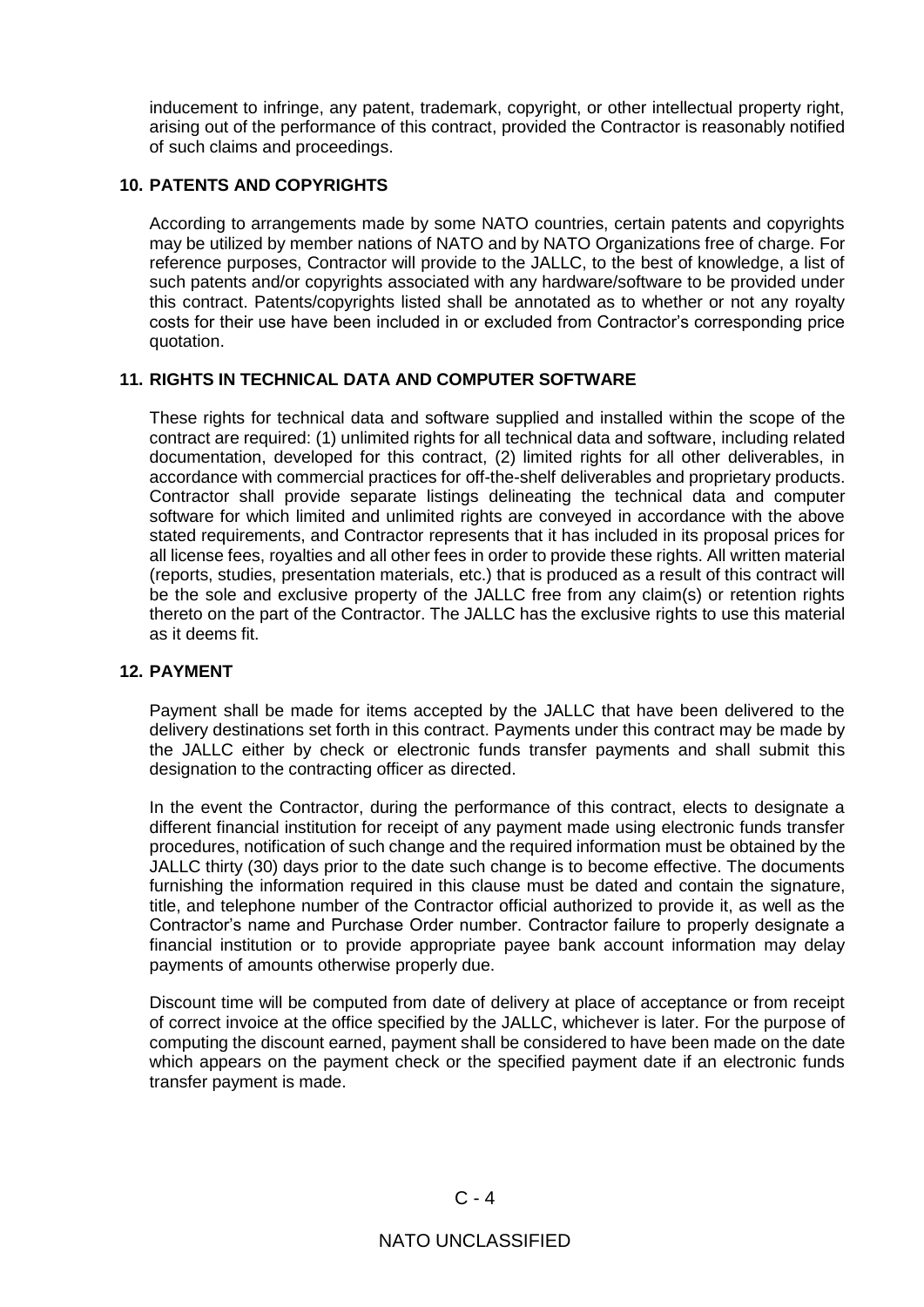## **13. RISK OF LOSS**

Unless the contract specifically provides otherwise, risk of loss or damage to the supplies provided under this contract shall remain with the Contractor until, and shall pass to the JALLC upon: 1) Delivery of the supplies to a carrier, if transportation is f.o.b. origin; or 2) Delivery of the supplies to the JALLC at the destination specified in the contract, if transportation is f.o.b. destination.

## **14. TAXES AND CUSTOM CHARGES**

According to the NATO agreements, performance under the contract is exempt from taxes, duties and similar charges. Where notwithstanding, these are imposed by national regulations, bidders will enclose the list and the amounts of taxes (to include the VAT—Value Added Tax), duties and similar charges which have been included in their bid, with a justification. Authority for this tax and customs exempt status is include the Paris Protocol (Article VIII) "Protocol on the Status of International Military HQs Set Up Pursuant to the North Atlantic Treaty", and the relevant Host Nation agreements drawn up in the application of Article XVI of the referred Protocol. In addition, it should be noted that all contractors shall note the appropriate convention (or protocol) between the government of the state where the contractor resides and the Portuguese Republic for the avoidance of double taxation and the prevention of fiscal evasion with respect to taxes on income.

### **15. TERMINATION FOR CONVENIENCE OF THE JALLC**

Performance under this contract may be terminated whenever the Contracting Officer determines that such action is required. The contractor will be notified in writing (registered letter) at least thirty days (30) prior to the date of termination, at which time, the contract will be automatically cancelled. The contractor will immediately submit any outstanding invoices for supplies or services delivered and accepted prior to the termination date for payment.

#### **16. TERMINATION FOR CAUSE**

The JALLC may terminate this contract, or any part hereof, for cause in the event of any default by the Contractor, or if the Contractor fails to comply with any contract terms and conditions, or fails to provide the JALLC, upon request, with adequate assurances of future performance. In the event of termination for cause, the JALLC shall not be liable to the Contractor for any amount for supplies or services not accepted, and the Contractor shall be liable to the JALLC for any amount for supplies or services not accepted, and the Contractor shall be liable to the JALLC for any all rights and remedies provided by law. If it is determined that the JALLC improperly terminated this contract for default, such termination shall be deemed a termination for convenience.

# **17. TITLE**

Unless specified elsewhere in this contract, title to supplies furnished under this contract shall pass to the JALLC upon acceptance, regardless of when or where the JALLC takes physical possession.

### **18. WARRANTY**

The Contractor warrants and implies that the supplies delivered hereunder are merchantable and fit for use for the particular purpose described in this contract. Contractor warrants that the performance of services hereunder will be provided in a professional and workmanlike manner in accordance with the industry accepted standards and the terms of this contract.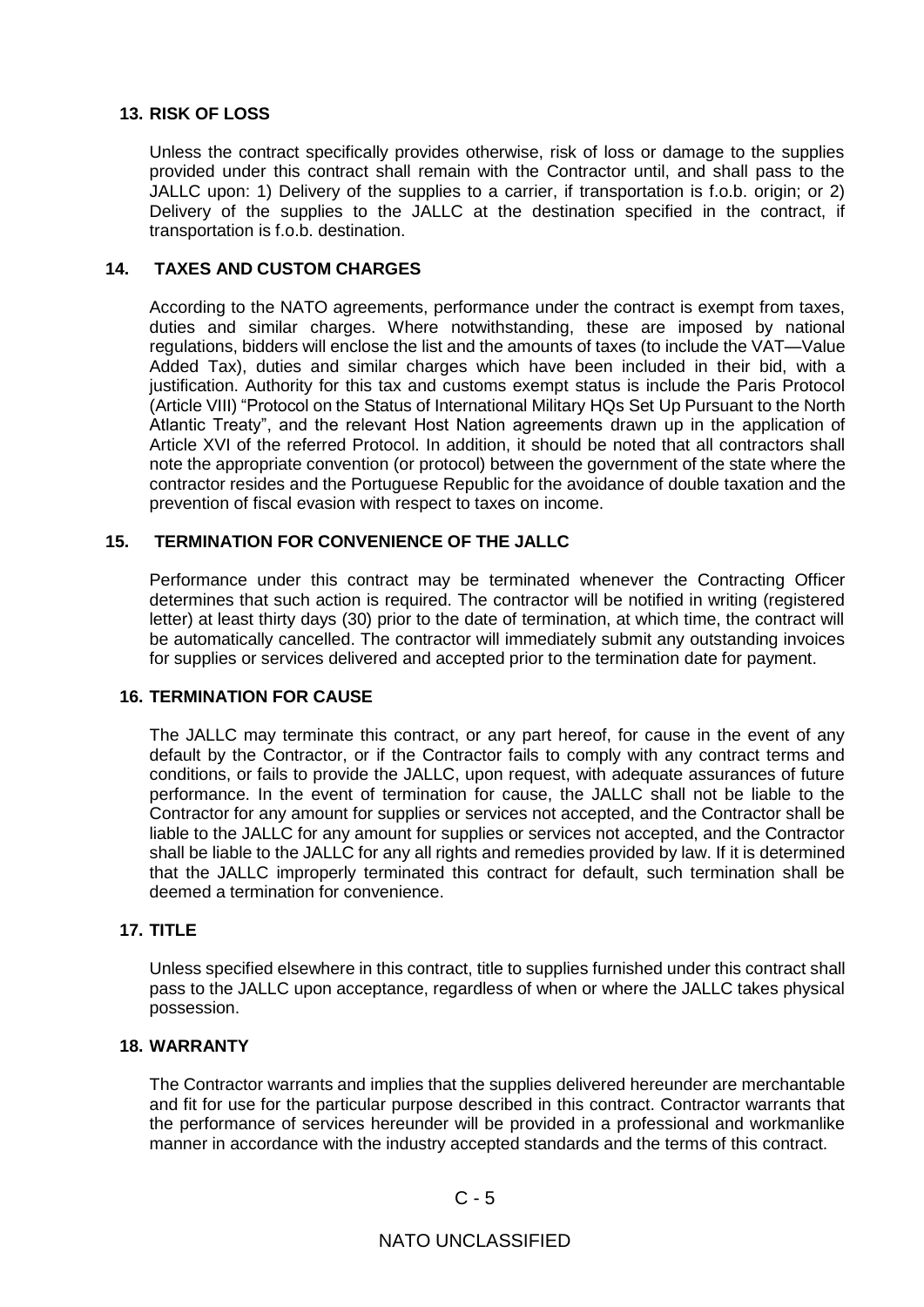### **19. LIMITATION OF LIABILITY**

Except as otherwise provided by an express or implied warranty, the Contractor will not be liable to the JALLC for consequential damages resulting from any defects or deficiencies in accepted items.

#### **20. ENFORCEMENT**

Failure by either party to enforce any contract provision will not be deemed a waiver of future enforcement of that or other provision. The invalidity or unenforceability of any provision shall not affect other provisions, and this contract shall be construed in all respects if such invalid or unenforceable provisions were omitted.

# **21. LIQUIDATED DAMAGES**

When authorized by contract terms, the Contracting Officer may protect the interests of the ACT HQ through exercise of contractual right to recover liquidated damages. The Contracting Officer shall provide the contractor written notification of this intention, and invite the contractor to provide justifications for his/her actions, or lack thereof, by registered mail within a reasonable amount of time, per contract requirement, after the receipt of the "Show Cause Notice." This declaration will be considered final if the contractor fails to remedy the situation or adequately defend his/her actions in response to the Contracting Officer's letter.

With regards to this requirement and in lieu of actual damage, the Contractor shall pay to JALLC as fixed, agreed, liquidated damages for each calendar day of delay, 0.1% of the total delivery order price, less handling, transportation and taxes, to a maximum of 10% of the delivery order price. Alternatively, JALLC may terminate the contract in whole or in part as provided in Default paragraph. The Contractor shall be liable, in addition to the excess costs provided in paragraph (b) of the DEFAULT paragraph, for such liquidated damages accruing until such time as JALLC may reasonably obtain delivery or performance of similar supplies or services. The Contractor shall not be charged with liquidated damages when the delay arises out of causes beyond the control and without fault or negligence of the Contractor. The Contracting Officer shall ascertain the facts and extent of the delay and shall extend the time for performance of the contract when in his judgment the findings of fact justify an extension.

#### **22. ORDER OF PRECEDENCE**

Any inconsistencies in the solicitation or contract shall be resolved by giving precedence in this order: 1) the purchase order; 2) any Special Contract Terms and Conditions; 3) the General Contract Terms and Conditions; 4) solicitation provisions if this is a solicitation; 5) the specification/statement of work; 6) other the JALLC documents, exhibits and attachments; and 7) addenda to this solicitation or contract, including any license agreements for computer software, or other Contract agreements.

#### **23. ENTIRE AGREEMENT**

This contract sets for the entire agreement between the parties with respect to the subject matter hereof, and supersedes all prior agreements or representations, oral or written, regarding such subject matter. The JALLC shall not be bound by, and specifically objects to any term, condition, or other provision inconsistent with or in addition to any provision of this contract that is submitted by Contractor in any correspondence or any document unless the JALLC specifically agrees to such provision in a written instrument signed by an authorized representative of the JALLC.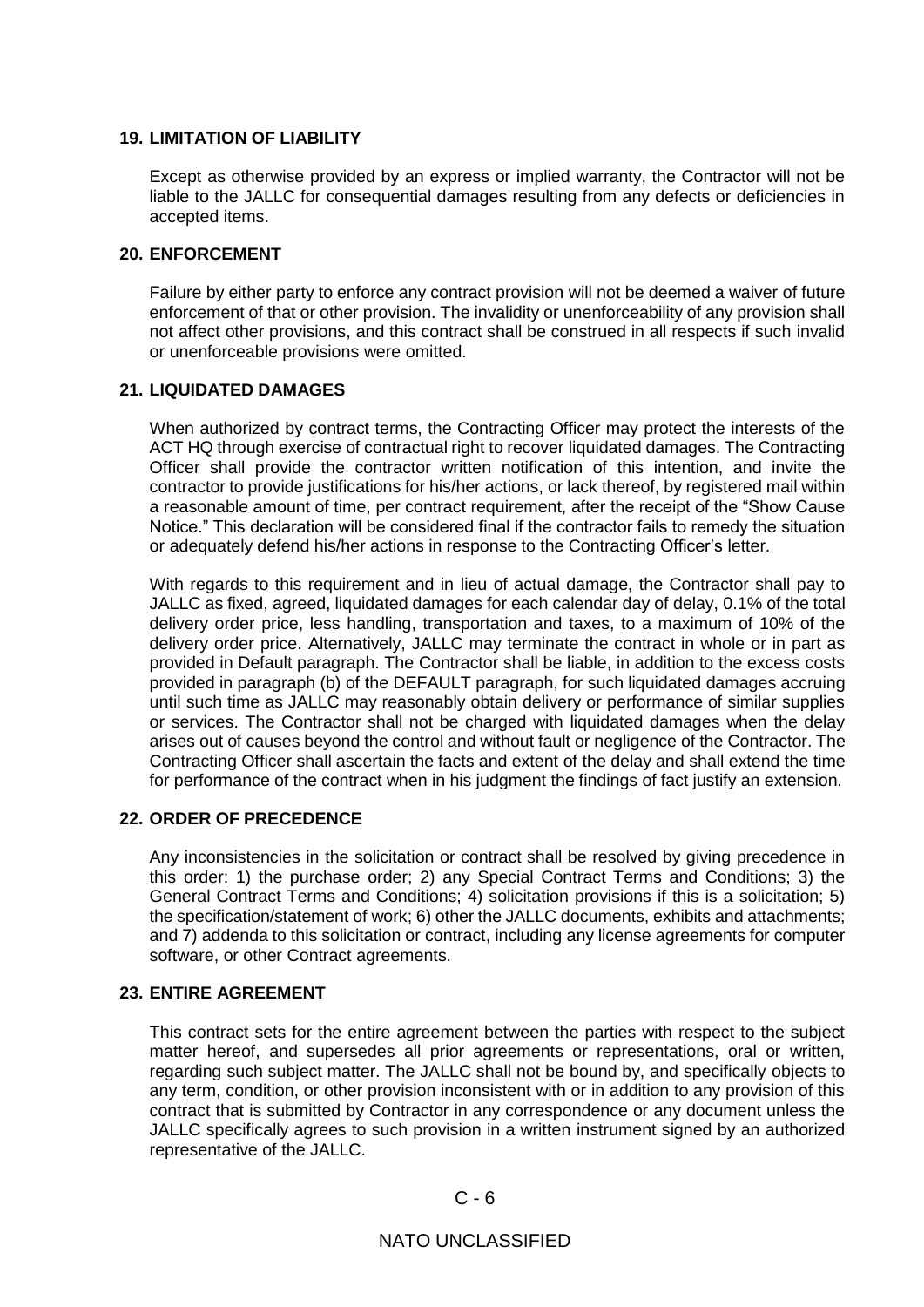# **24. PUBLICITY, PUBLIC RELATIONS, AND BRANDING**

- a. Unless authorized in writing by the Contracting Officer, the Contractor shall not advertise or otherwise make public, including but not limited to photographs and films or public statements concerning this Contract, the fact that it is a contractor to JALLC, or use the name, emblem, logo, official seal or any abbreviation of the JALLC. This obligation shall survive the completion, expiration, cancellation or termination of the Contract.
- b. The Contractor shall ensure that all deliverables in support of the contract are consistent with NATO Approved Branding.

### **25. PROHIBITION OF SEXUAL EXPLOITATION AND ABUSE, AND SEXUAL HARASSMENT**

- a. The Contractor shall take all appropriate measures to prevent and respond to sexual exploitation or sexual abuse ("SEA") and sexual harassment ("SH") of anyone by its employees or any other persons engaged and controlled by the Contractor to perform any services under the Contract ") including but not limited to vetting its potential employees. In the performance of the Contract, the Contractor shall comply with the standards of conduct set forth in the "The NATO Policy on Preventing and Responding to Sexual Exploitation and Abuse" of 20 November 2019.
- b. In particular, the Contractor and Contractor's Employees shall not engage in any conduct that would constitute sexual exploitation or sexual abuse:
	- 1) Sexual Exploitation is any actual or attempted abuse of a position of vulnerability, differential power, or trust, for sexual purposes, including, but not limited to, profiting monetarily, socially or politically from the sexual exploitation of another. Acts that constitute sexual exploitation include, but are not limited to, the exchange of money, goods or other commodities and or services, employment or any exchange of assistance that is due to the local population in exchange for sex, including sexual favours or other forms of humiliating, degrading or exploitative behaviour. All such transactional sex, including the exploitation of the prostitution of others, is a form of sexual exploitation. Sexual relationships based on inherently unequal power dynamics are a form of sexual exploitation.
	- 2) Sexual abuse is any actual or threatened physical intrusion of a sexual nature, whether by force or under unequal or coercive conditions. Acts that constitute sexual abuse include, but are not limited to, any action or behaviour of a sexual nature that coerces, threatens or forces a person to engage in a sexual activity, or any unlawful sexual activity with a person under the age of 18.
- c. Contractor and Contractor's Employees will also not engage in any conduct that would constitute sexual harassment:
	- 1) SH is any unwelcome and unwanted behaviour of a sexual nature, whether verbal or physical that is offensive and creates a hostile or intimidating work environment.
	- 2) SH may include unwelcome sexual advances, unsolicited requests for sexual favours, or any other behaviour of a sexual nature that might reasonably be expected or be perceived to intimidate, cause offense or humiliation to another, when such conduct interferes with work or is made a condition of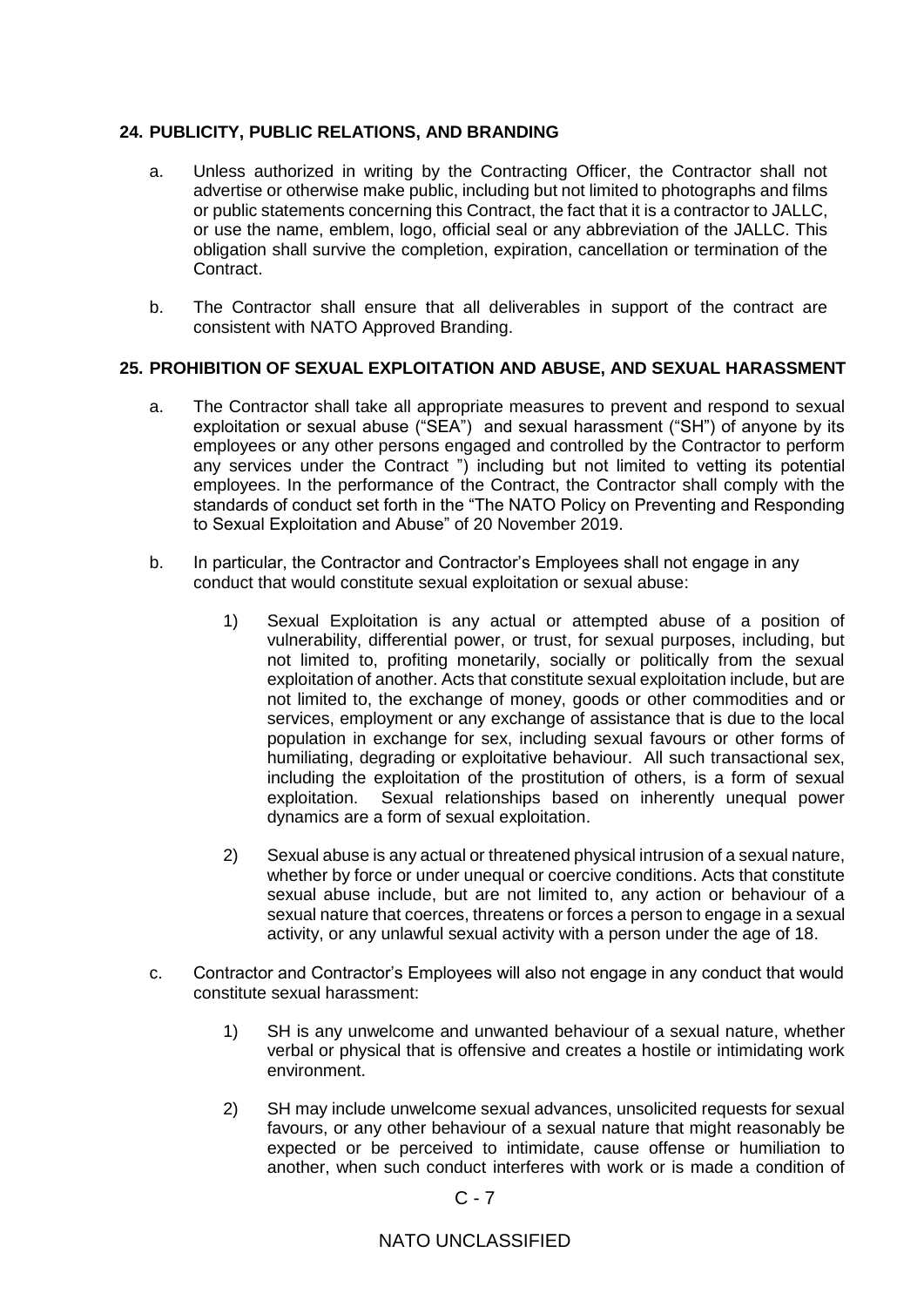employment. SH is particularly egregious when it is linked with direct or implied threats or promises about career prospects ("quid pro quo" harassment).

- 3) SH may occur between persons of any gender who can be either the target or the perpetrators of SH
- d. Contractor and Contractor's Employees will also not engage in any conduct that would constitute workplace discrimination (i.e. gender, race or ethnic origin, religion or belief, disability, age or sexual orientation, etc.) and others counter to JALLC and NATO's code of conduct policies.
- e. In the performance of the Contract, should sufficient information of conduct described above against the Contractor or Contractor's Employees be brought to JALLC's attention, JALLC shall commence a review into the Contractor's or Contractor's Employees' conduct in this regard in accordance with JALLC regulations, rules, policies and procedures.
- f. The Contractor acknowledges and agrees that any breach of any of the provisions set forth in this Clause, shall constitute a breach of an essential term of the Contract, and, in addition to any other legal rights or remedies available to any person, may give rise to grounds for suspension or termination of the Contract. In addition, nothing herein shall limit the right of JALLC to refer any alleged breach of the foregoing standards of conduct or any other terms of the Contract to the relevant national authorities for appropriate legal action.

# **26. ORGANISATIONAL CONFLICTS OF INTEREST (OCI)**

- a. Organisational conflicts of interest may occur when factors create an actual or potential conflict of interest on an instant contract, or when the nature of the work performed on the instant contract creates an actual or potential conflict of interest on a future acquisition. In the latter case, some restrictions on future activities of the contractor may result.
- b. Contractors must implement a programme to monitor, detect, and mitigate/remediate organisational conflicts of interest. While Contracting Officers retain authority to approve mitigation or remediation measures once organizational conflicts of interest are identified, the primary burden of detecting, identifying and disclosing organisational conflicts of interest to the contracting officer and proposing suitable mitigation or remediation measures falls on the contractor.
- c. The two underlying principles regarding organisational conflicts of interest are:
	- 1) Proprietary information that was obtained from a NATO official, staff member, or NATO contractor without proper authorisation; or
	- 2) Information that is relevant to the contract but is not available to all competitors, where such information would assist that contractor in obtaining the contract.
- d. Contracting officers and potential bidders shall analyse planned acquisitions in order to: